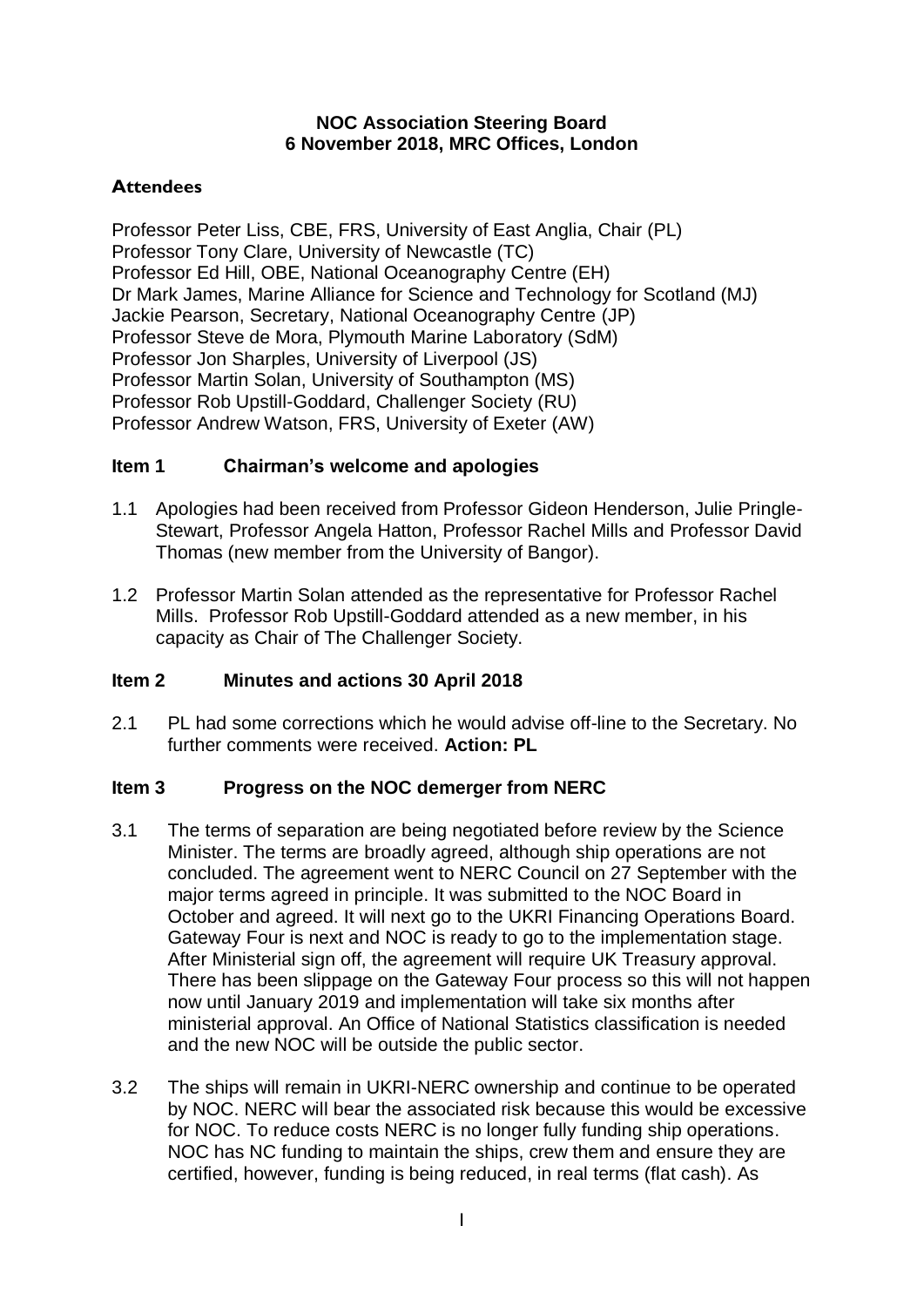NERC is not inflation-proofing the cost of ship operations, a gap is starting to open. Though not obliged by NERC to do so, NOC is making the ships available for third party charter. (Existing barter arrangements will remain in place). NERC approval is needed to fund the ships via a third party. So far, NOC has identified two interested parties but these have not been approved by NERC because of a potential to disrupt the science schedule. This situation will be reviewed by the Cruise Programme Executive Board (CPEB). The CPEB includes the Chair of Marine Facilities Advisory Board (Professor Carol Robinson, UEA) and the Cruise Programme Review Group, chaired by Professor Paul Tyler, UoS), so the community is represented. The BAS ship is outside this issue as it has a protected budget.

- 3.3 Third party revenue will be important to ensure that the level of capability of ships and the National Marine Equipment Pool is maintained at a level to meet the UK science community expectations. When third party revenue is generated, it will be ring-fenced in National Marine Facilities to cover the gap. If more revenue is generated than is needed to fill the gap, this would be held as a buffer to offset any shortfall in future years. If significant revenue is generated, the excess would be shared between NOC and NERC. NERC has a mechanism for calculating the costs that will apply to third party charters and these must be signed off by NERC UKRI. For commercial charter, NOC will need to recoup the full economic cost. In the future, there may be opportunities to initiate a collaborative research programme with third parties. In these cases, the third party would be a contributor so this would not be a full commercial charter. CPEB will be in charge of this.
- 3.4 NOC is working to identify possible customers and presently, there are potentially three. Commercial charter activities can differ to those that the ships usually undertake so this situation will have to be monitored. It would be best if third party charters could be programmed in advance.
- 3.5 The lead-time to obtain access to a NERC ship is shortening, although there appears to have been a decline in requests to use ship time. It is important that the community continues to apply for ship time on proposals. JS referred to a cap on standard grants which makes it difficult to add ship time, although EH thought this had been resolved. MS said that applying to access ships adds a level of complication. Grants are being rejected on seemingly minor issues and so increasingly, applicants are reluctant to apply for ship time as the perception is that doing so is likely to reduce the likelihood of a success. A concern is that this has the potential to reduce the number of postdoctoral researchers and PhD students that have seagoing experience. EH said that scientists should not be worried as NERC does not want to cancel expeditions. It is difficult for NERC to fund everything fully which is why the ships may not be fully utilized. It will be important to bridge the funding gap to maintain capability. Responsibility for informing the community of this situation lies with the CPEB. SdM suggested PL writes a letter about this to the Chair of the CPEB. **Action: PL**
- 3.6 MS said that there are concerns about how the BAS ships and the RRS *Sir David Attenborough* will operate, especially in relation to demand at both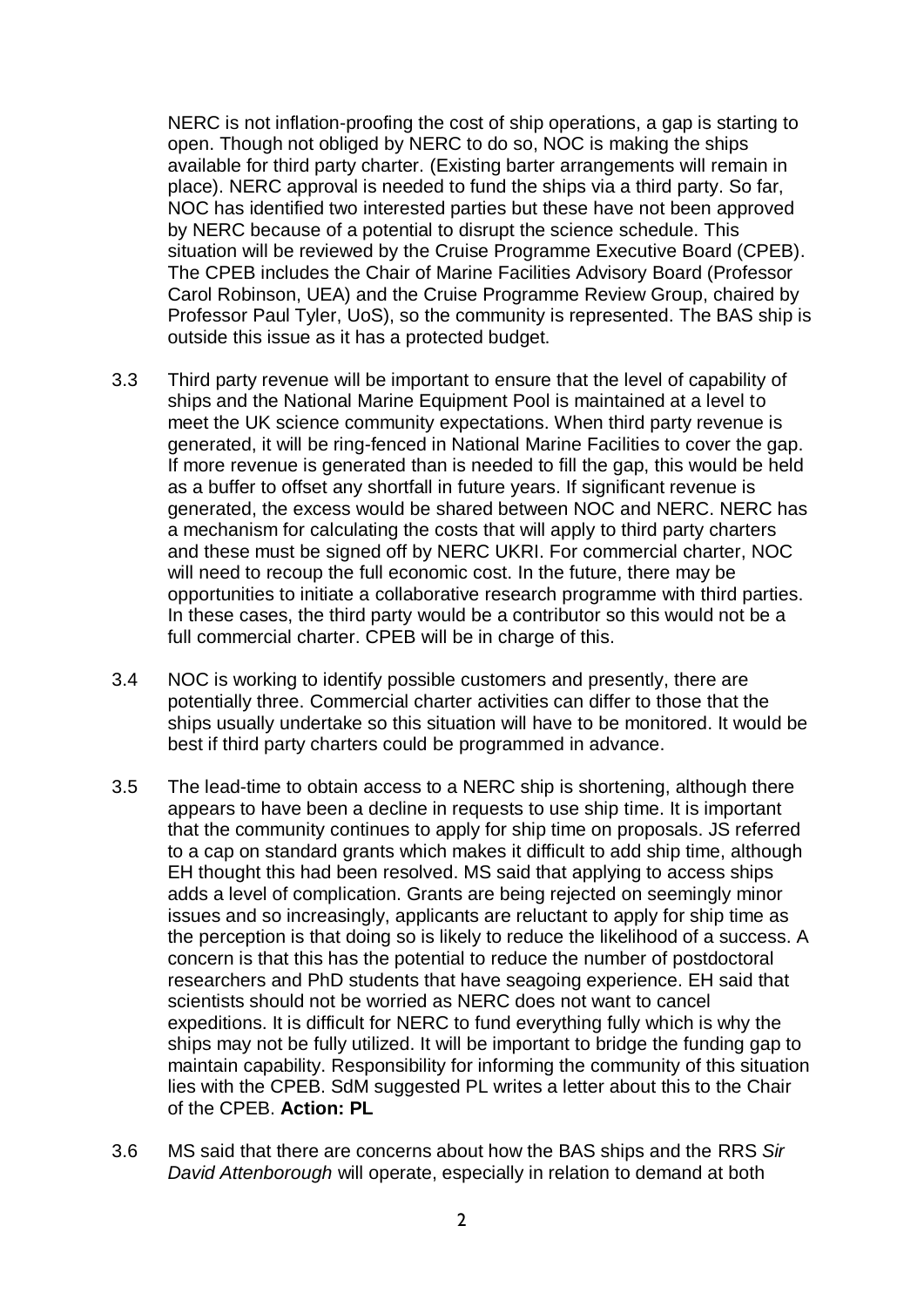poles. If expeditions are likely to be longer in duration, how will the academic community balance teaching and other commitments? There may now be more expeditions conducted in the Southern Ocean and the Southern hemisphere in general, which immediately places the field season in conflict with term time. There are also concerns about delivery and continuity of research. Post-doctoral appointments seem to be getting shorter and grant turnover seems to be increasing, shifting the burden of delivery to shorter timescales. In addition, as grant success rates are lower than they have been, staff are having to complete many more proposals a year in order to secure a grant, which is challenging.

- 3.7 MJ added that post-Brexit, the situation will become more difficult. Germany is building more ships and if the UK wants to continue to engage internationally, the government will need to support this. This is a general trend which is happening irrespective of Brexit. EH explained that at the moment, the funding gap is small  $(< 0.5 \text{ fm})$ . It may be that the NOC starts to use the blue water ships more in the Southern Ocean. MS added that, if this is the case, there is a danger that location and other practical matters will influence which grants go forward for funding rather than scientific excellence. There is already some frustration in the community that announcements of opportunity give the impression that location, for example, is unconstrained, when in fact there are preferred regions of activity. Where this is the case, it should be made clear in the announcement of opportunity to avoid researchers wasting time putting together a proposal that has a slim chance of being selected.
- 3.8 MS expressed the worry that the UK is notably absent from some international programmes and funding opportunities, such as the recent Biodiversity call, reducing our international reputation and standing.

#### **4. Relationship with the Challenger Society**

- 4.1 PL commented that once NOC becomes independent of NERC, the role of the NOC Association must change. At the moment, there is not much contact with the Challenger Society. The President should be a member of the NOC Association Steering Board. Also to note, the NOC Association is not represented on the Challenger Society. PL was not sure if the new NOC will be able to give the NOC Association the resources it receives currently. For example, the NOC Association and the Challenger Society should respond to inquiries. RU agreed to raise the issue of interaction with the Challenger Society at the meeting on 27<sup>th</sup> November. **Action: RU**
- 4.2 The focus of the NOC Association needs to be on the NC provided by NOC which is 50% of NOC's budget. The Association will have an observer status on the new NOC board. Historically the Association has taken on broader issues, e.g. MFAB and PhD student training but in the future, narrower world of NC, this would be beyond its remit. Thus reviewing the PhD studentships situation probably isn't appropriate for the NOC Association in the new configuration.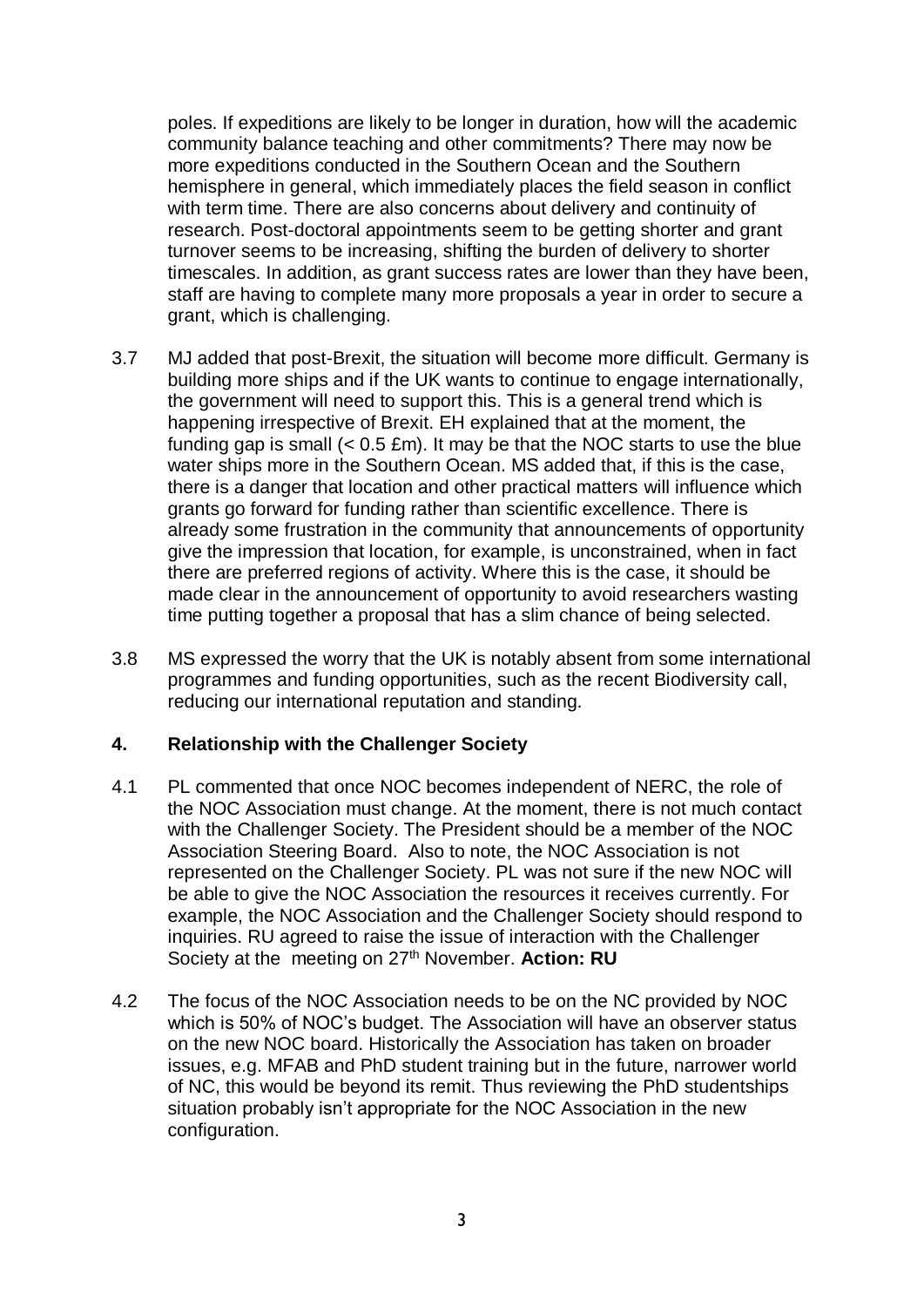4.3 There has been criticism from the community on the difference between the NOC Association AGM and the Challenger Society meeting. It was queried whether the NOC Association and the Challenger Society could do a joint AGM. The Secretary agreed to send the link to previous NOC Association AGMs to RU. **Action: JP** and RU agreed to update Peter Liss. **Action: RU**

## **Item 5 Relationship with Marine Facilities Advisory Board (MFAB)**

- 5.1 MFAB provides advice to NOC by taking a five-year look ahead at the requirements for the National Marine Equipment Pool. This contrasts with the the Cruise Programme Review Group (CPRG) which looks back at completed expeditions. As the NOC Association becomes more focused on NC, MFAB may become a sub-group. Currently it reports to EH and is represented on the Cruise Programme Executive Board. MFAB will continue to report to the CEO of NOC and will not report to the new NOC Board, however, as the Association has observer status already on the NOC Board, this is a route for feedback. PL noted that the NOC Board had been made aware of the concerns of the Association.
- 5.2 MS referred to the Royal Society's Global Environment Research Committee report on 'Oceans' and agreed to send the link to the Secretariat for circulation to the Board. **Action: MS/Secretary**
- 5.3 The Secretary explained how MFAB works its members represent different sections of UK marine science and suggestions from the community for new items of equipment are welcome. It was agreed to circulate the details of MFAB to the Board. **Action. Secretary** *[Post meeting note: this [link](https://noc.ac.uk/files/documents/about/ispo/MFAB_Capital_Expenditure_Proposal_Form_July_26th_2018.pdf) explains how suggestions for new items of equipment can be made to MFAB]*

# **Item 6 Relationship with MASTS**

6.1 MJ gave a presentation on MASTS (hyperlink)

## **Item 9 MSCC update**

## *Due to time constraints, MJ gave the MSCC presentation earlier than planned.*

9.1 MJ gave a presentation on the MSCC (hyperlink)

#### **Items 7 & 8 The future role and membership of the NOC Association Steering Board.**

7.1 The Board will need to focus on NC in the future. This implies that membership will be representational rather than based on expertise as had been the case in the early days of the Board. Thus the 'major players' in NC should be represented on the new NOC Association Board. AW agreed that NC providers should be representatives, however, how should the user community be represented? EH advised this would be the role of MFAB so the MFAB Chair should be a member of the Steering Board. It might also be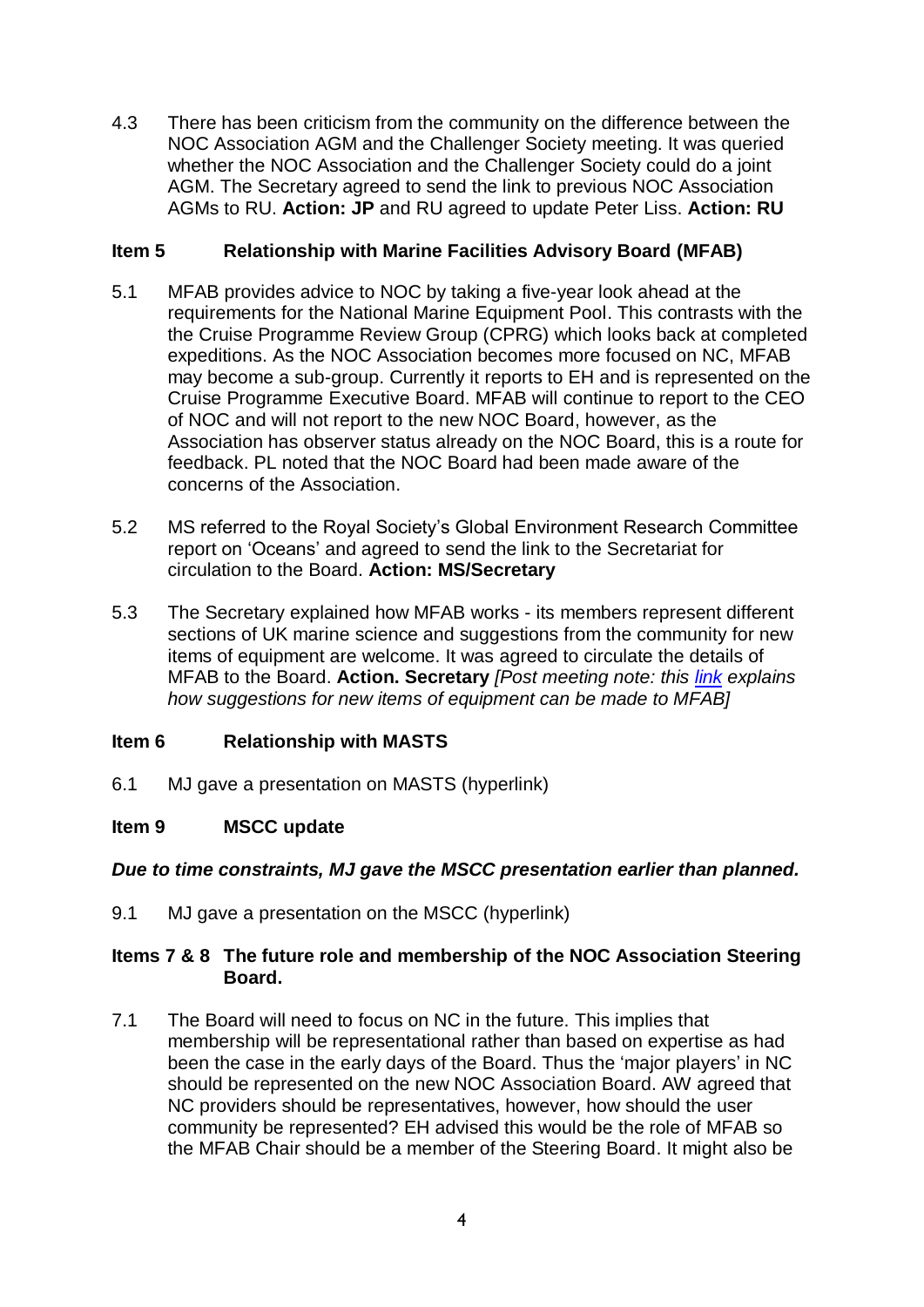appropriate for the Chair of Climate Linked Atlantic Sector Science (CLASS) to be on the new NOC Association Steering Board. **Actions: Secretary**

- 7.2 The Steering Board will need a new Chair who can't be from NOC because the Chair also sits on the NOC Board. Membership should represent the major users of NC with a geographic and gender balance. It would be good to also have representation from early career researchers. Terms of appointment should be for four years. Perhaps there should be a mechanism for the Board to report back to the community? MS suggested inviting members of the community to come to Board meetings to raise any issues they may have. SdM suggested that this could be done at an AGM, perhaps by using break-out groups. PL agreed as conclusions could then be given to the Board for consideration and action. **Action: Secretary**
- 7.3 MJ said that there is still an issue on resource for the MSCC and the NOC Association. PL explained that this was why he has been trying to engage with the Challenger Society. AW added the NOC Association needs to be about more than just National Capability. EH said that NOC already provides support for the Intergovernmental Oceanographic Commission. Most funding for NC science is awarded on a competitive basis.
- 7.4 SdM expressed his appreciation for some of the broader issues that the NOC Association had covered in the past, and felt that the Association was making progress. MJ was concerned, however, that the NOC Association may be trying to do too much – it should not make promises and make it clear that the AGM is a discussion forum. PL added that the Association has accomplished many useful objectives, for example, *Scanning the Horizon* and the DTP discussions although it won't have as much opportunity in the future because it will need to focus on NC.
- 7.5 There should be twelve members, representing the major centres and there needs to be enhanced interaction with the Challenger Society and MASTS. We should also talk to the MSCC. There is a need for one day per week of resource to support the Board. Currently both the NOC Association Steering Board and the MSCC are resourced by NOC. NOC is the only organisation that is supporting the MSCC although recently, NOC received some funding from Defra. NOC has also supported the Challenger Society in the past by providing the services of a member of the Directorate team. There should continue to be an AGM and two meetings per year. There is a role for strategy development and leadership for the NOC Association. AW added that the Challenger Society doesn't try to provide a leadership role as it is a scientific meeting. There are fewer big programmes like *Oceans 2025* and the community is more fractured and less coherent than it used to be. This may be why there has been a decline in the number of requests for expeditions.

#### **Item 10 NERC Marine postgraduate studentships**

10.1 There have been no major changes. St Andrews has an allocation this time. Bristol's allocation has declined significantly and PL asked whether this had affected Exeter. AW confirmed that actually, Exeter has actually ended up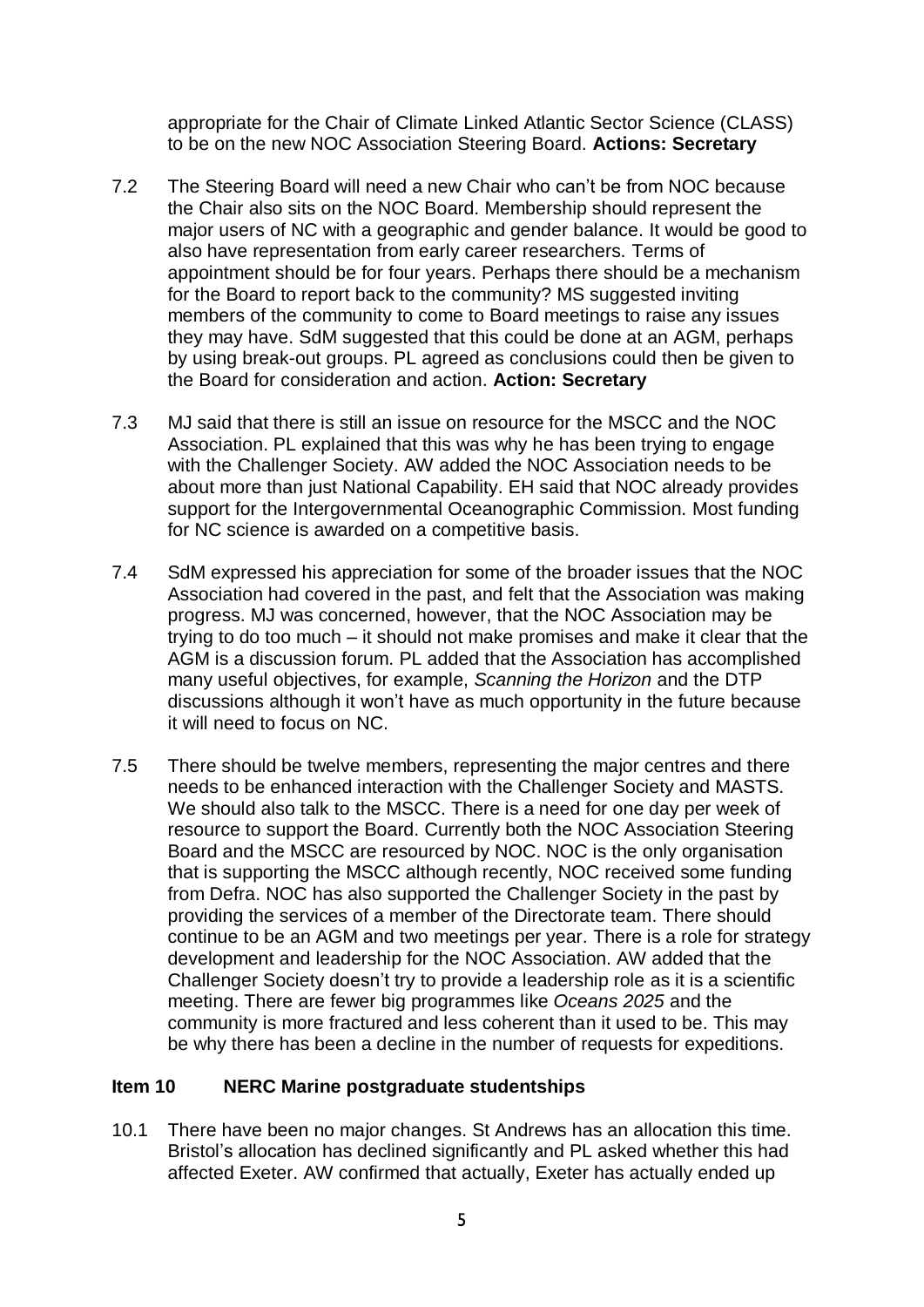where it was before. SdM noted that PML has come down. Thus there hasn't been a big net change around the system as a whole, in terms of marine.

10.2 PL referred to the NERC news item on [Doctoral Training Partnerships 2](https://nerc.ukri.org/funding/available/postgrad/responsive/dtp/dtp2/) There are no obvious trends in marine. NERC did an analysis and designated which studentships were marine-orientated. Compared to the trend before the DTP, there's been a 'step down' which is concerning and should be monitored.

## **Item 11 Update on Compendium and IOC Global Ocean Science Report**

11.1 JP gave an update on progress with the Global Ocean Science Report and commented it had been difficult to get updated information from the community. Response from government bodies for data had been excellent. The closing date for submission was  $18<sup>th</sup>$  November but unfortunately, the UK submission will have to be based on incomplete information.

#### **Item 12 9 th Annual Meeting**

- 12.1 EH said that the [UN Decade of Ocean Science for Sustainable Development](https://en.unesco.org/ocean-decade) could be a key focus for the 9<sup>th</sup> Annual Meeting. The MSCC had contacted EH with a request to initiate a meeting about the 'Decade'. The FCO have also asked about this. The NOC Association AGM is a good opportunity to discuss this. We should engage with the key players and see if a representative from the UN could join. We should also engage with the MSCC and UKRI. The meeting could focus on some of the key questions, e.g. what kind of research programmes could be built; how does the Decade fit with the new UK international ocean strategy? We need to try to plan what UK engagement will actually mean.
- 12.2 Potential topics:
	- The Geospatial Commission. The Commission has a strong terrestrial focus and the UK Hydrographic Office is the only marine representative. We should invite the UKHO representative.
	- Overview of the Marine Alliance for Science and Technology (MASTS)
	- Eddystone Institute? This topic was subsequently rejected.
	- The South Coast Marine Cluster. PML has received European funding for [OceansGate](http://www.oceansgateplymouth.com/) which is being developed. SdM could give a talk on this – "The Plymouth Scene"
	- Brexit and marine science in the UK
	- Future Earth…SCOR? This topic was subsequently rejected.
- 12.3 Potential invitees
	- Dr Thérèse Coffey, Parliamentary Under Secretary of State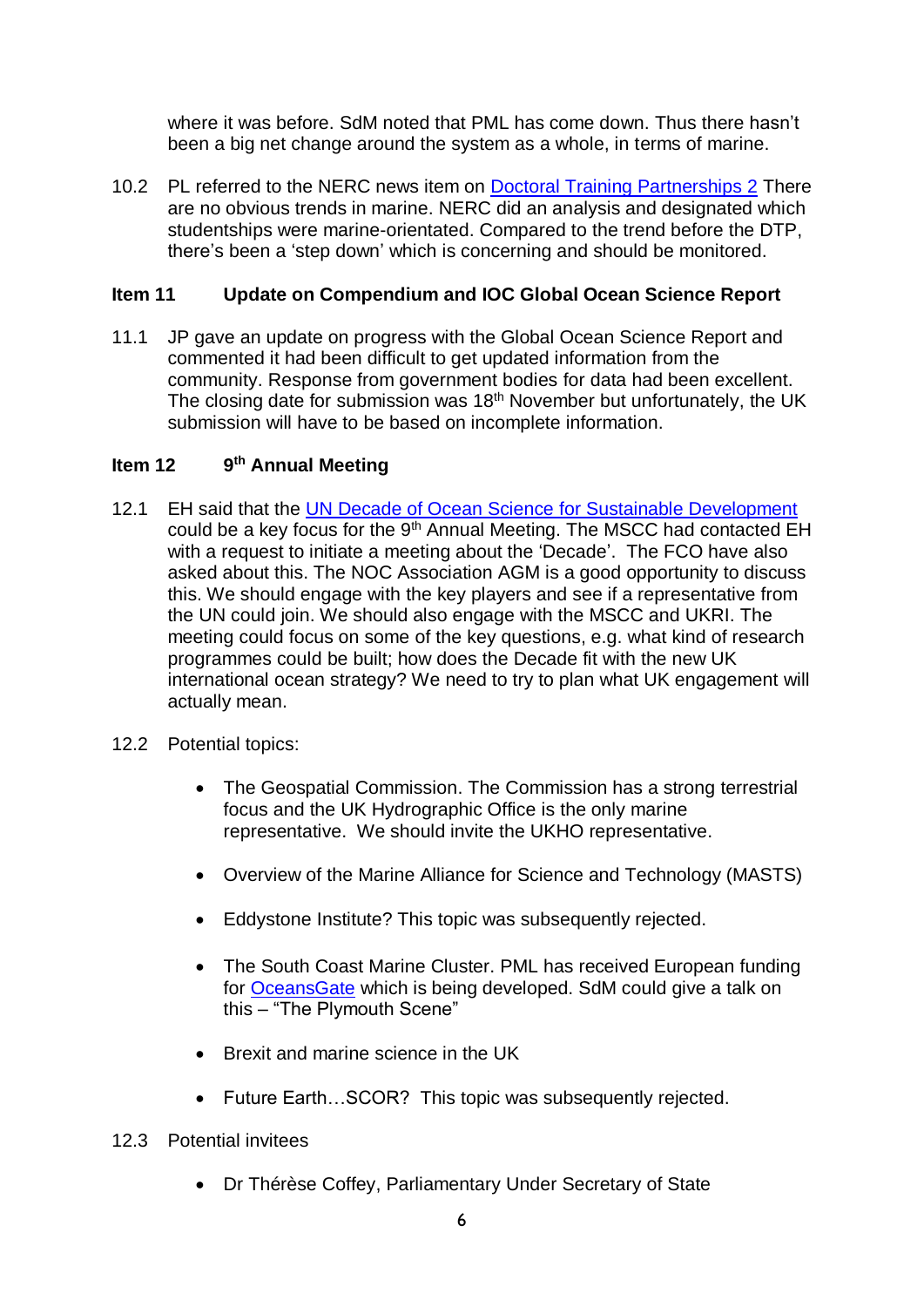- FCO Minister, Chair of the Ocean Strategy Group
- Representatives from NERC and UKRI
- Professor Tim Wheeler, UKRI
- UKHO representative on Geospatial Commission
- 12.4 It was suggested to have a half day morning of Association business followed by an afternoon that would set the scene for the 'Decade'. There could be a science discussion on the morning of the next day that could focus on what the UK can contribute. If we opt for this, there could be a dinner on the evening before, for a small group, who would start the flow of ideas. The AGM should be held in London and EH favoured Central Hall, Westminster.

#### 12.5 **Draft AGM Agenda – 9 th May 2019**

| Morning | <b>NOC Association business</b> |
|---------|---------------------------------|
|---------|---------------------------------|

| Afternoon            | The Decade – Setting the Scene            |
|----------------------|-------------------------------------------|
| <b>Presentations</b> | Overview from representative from the IOC |
|                      | The UK perspective                        |
|                      | Structural talk one about the Decade      |
|                      | Structural talk two about the Decade      |
|                      | Science presentation one                  |
|                      | Science presentation two                  |
|                      | <b>Discussion</b>                         |

The afternoon could be joint with the *Challenger Society.* RU to suggest this to the next *Challenger Society*. **Action: RU**

Dinner Small group to initiate ideas

10<sup>th</sup> May 2019 Possible morning for follow-on discussion

Need to ensure there is no overlap with Coastal Futures programme. Next MSCC meeting is on 20<sup>th</sup> March 2019 and is an opportunity to raise this. We should make it clear that this is an open meeting and source a venue that could hold up to 100 people for a full day meeting on  $9<sup>th</sup>$  May 2019. MS advised that MRC can cater so this option should be checked. **Actions: PL/EH/Secretary**

12.6 The Steering Board will meet on 8<sup>th</sup> May 2019. If other members are not available on  $8<sup>th</sup>$  and  $9<sup>th</sup>$  from the Board, the Secretary should issue a Doodle Poll for alternative dates. **Action: Secretary**

#### **Actions**

| <b>Point</b> | Action                                                    | Who |
|--------------|-----------------------------------------------------------|-----|
|              | Advise minute corrections to Secretary                    |     |
| 3.5          | Write letter to Chair of CPEB about position on ship-time | ΡI  |